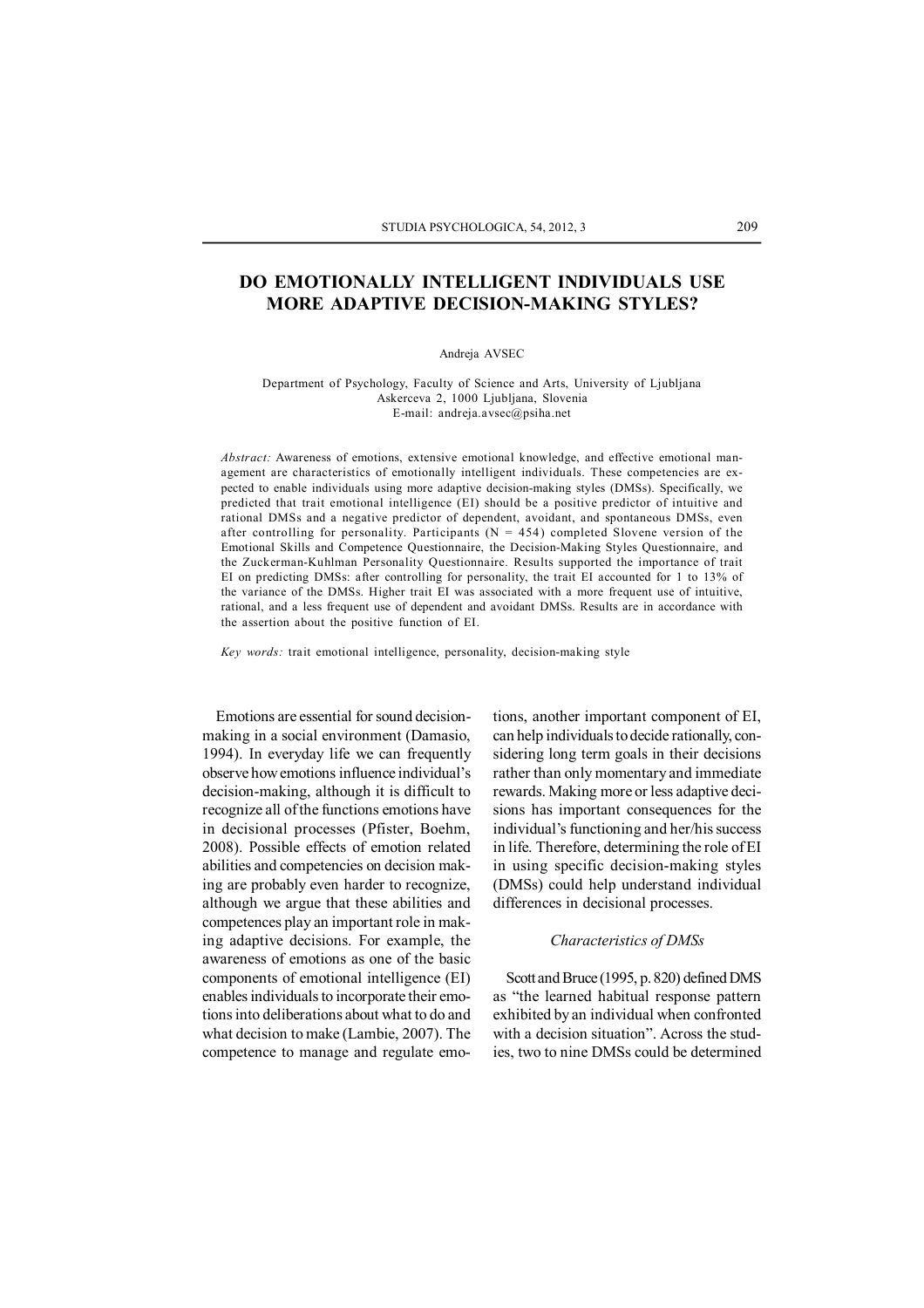(e. g., Betsch, 2004; Leykin, DeRubeis, 2010). Scott and Bruce (1995) described five DMSs: *the rational* DMS is characterized by a comprehensive search for information, inventory of alternatives and logical evaluation of alternatives; *the intuitive* DMS by attention to details in the flow of information rather than systematic search for and processing of information and a tendency to rely on feelings and premonitions; the *dependent* DMS by a search for advice and guidance from others before making important decisions; the *avoidant* DMS by attempts to avoid decision-making whenever possible; and the *spontaneous* DMS by a sense of immediacy and a desire to make the decision as soon as possible. The rational and intuitive DMSs could be regarded as aspects of a more broad cognitive style, where a common distinction between approaching a task objectively, unemotionally, analytically, thoroughly vs. approaching a task personally, emotionally, holistically, drawing on one's feelings is present (Klaczynski, 2001). A clear theoretical conceptualization is still missing for the avoidant, the dependent, and the spontaneous DMSs.

Because decision-making could yield to more or less adaptive consequences it is of great practical importance to determine which DMSs lead to better decision outcomes than others and can be thus named as adaptive or non-adaptive DMSs. We can determine adaptive DMSs as those that contribute to individual's success in different domains of life, e.g. academic or academic achievement, positive interpersonal relationships, psychological well-being, etc. Although it is hard to determine rational and intuitive DMSs to be adaptive, and dependent, avoidant, and spontaneous DMSs as non-adaptive, some evidence supports this assertion. Studies

have frequently found rational and intuitive DMSs to be associated with positive outcomes: both are negatively related to selfreported negative life events indicative of poor decision making and depressive symptoms (Bruine de Bruin, Parker, Fischhoff, 2007; Leykin, DeRubeis, 2010). But not all correlates are the same for intuitive and rational DMSs. For example, rational DMS is related to higher scores on decision-making competence but intuitive DMS is unrelated to it (Bruine de Bruin et al., 2007). Rational DMS is negatively while intuitive DMS is positively related to innovativeness (Scott, Bruce, 1995) and rational DMS is positively while intuitive DMS is negatively related to social desirability (Thunholm, 2004).

On the other hand, dependent, spontaneous, and avoidant DMSs might be less adaptive as their correlates indicate. Dependent and avoidant DMSs are associated positively with depressive symptoms and negatively to self-esteem (Di Fabio, 2006; Ferrari, 2000; Leykin, DeRubeis, 2010; Thunholm, 2004). Avoidant and spontaneous DMSs were found to be positively related to reported negative life events indicative of poor decision making and negatively to decision-making competence, life satisfaction, and social desirability (Bruine de Bruin et al., 2007; Deniz, 2006; Thunholm, 2004).

This review of studies indicates that rational and intuitive DMSs have the most positive outcomes. The other three DMSs, the dependent, the spontaneous, and the avoidant, have predominantly negative correlates.

# *Trait EI and DMSs*

Many studies have examined and supported the idea of important effects of emo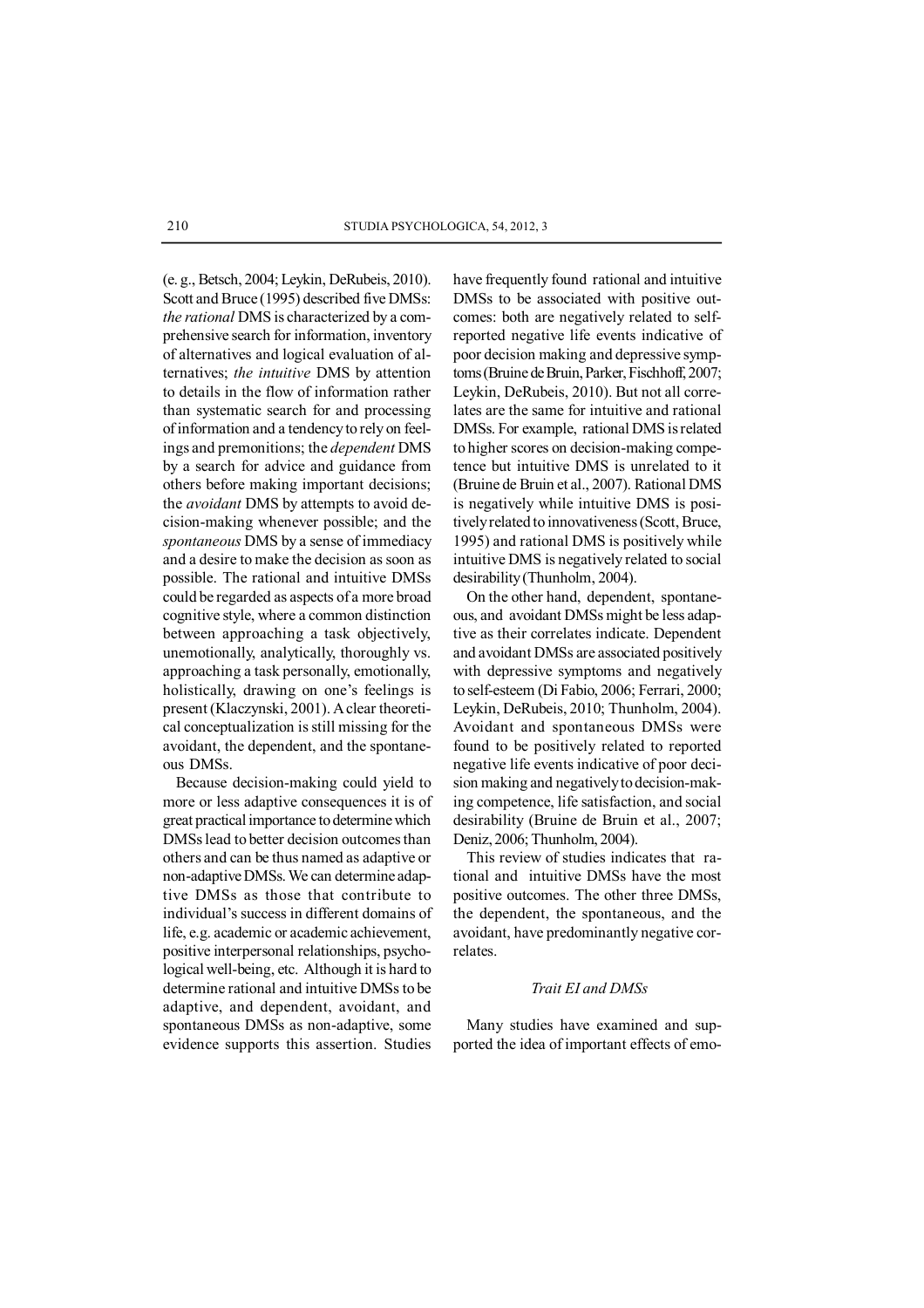tions and emotional intelligence on decisions (e.g., Bar-On et al., 2003; Perez Nieto, Fernandez-Abascal, Miguel-Tobal, 2009; Pilarik, Sarmany-Schuller, 2009) and we can assume that abilities and competencies regarding recognizing, processing, and utilizing emotion-laden information are related to the frequency of using specific DMSs. Trait EI is defined as a "constellation of behavioral dispositions and self-perceptions concerning one's ability to recognize, process, and utilize emotion-laden information" (Petrides, Furnham, 2003, p. 278). Trait EI based on self-reported measures has been criticized as being too subjective and less valid than ability EI (Mayer, Salovey, Caruso, 2008). Nevertheless, people commonly behave according to their thoughts and feelings (Bandura, 1977), so Pervin (1990) encouraged researchers to "…call attention to the person's *cognitive activities* – the operations and transformations that people perform on information, in contrast to some store of cognitions and responses that a person *has*" (p. 117). Criticism of the mixed or trait EI models also pertains to arbitrary chosen abilities or traits, comprising the trait EI construct (Mayer et al., 2008). With choosing Emotional Skills and Competence Questionnaire for our study, we avoided these shortcomings as the questionnaire derives directly from the Mayer and Salovey's (1997) model of EI (Taksić, 2001).

EI and decision-making literature offers some possible theoretical basis for predicting the relationship between trait EI and specific DMSs. Intuitive DMS could be the most closely related to EI since "using intuition versus reason" competence, defined as using emotions in the pursuit of life goals and basing decisions on feelings over logic,

is one of the four utilizations of EI, constituents of EI (Tett, Fox, Wang, 2005). This competence closely resembles intuitive DMS, defined as relying on feelings and hunches when making decisions (Scott, Bruce, 1995). Why would a high EI individual use intuitive DMS more frequently? As Hogarth (2010) argues, intuition is the result of learning and thus high EI individuals can use intuitive DMS more frequently due to broader knowledge regarding emotions. An individual can use intuitive DMS in a specific situation when he/she has enough knowledge about that situation; and since emotions play an important role in many decisions, emotional knowledge can promote the use of intuitive DMS. But the only published study (Laborde, Dosseville, Scelles, 2010) reported no association between trait EI and preference for intuition.

Reasoning is often seen as an opposite to emotions but the competence to regulate emotions as one of the components of EI could be positively related to rational DMS. The competence to manage emotions can allow an individual not to decide spontaneously according to momentary emotions but to take them into considerations or not, search for other information, and evaluate possible alternatives, thus allowing for the use of the rational DMS. Similarly, Lambie (2008) argues that although emotions are irrational *per se*, the awareness of emotions as component of EI can contribute to rational actions. Due to the awareness of emotions, an individual can rationally decide if he/she will act according to his/her emotions or not. Thus, the competence to perceive emotions can also contribute to rational decision-making. Further, we can assume that extensive informa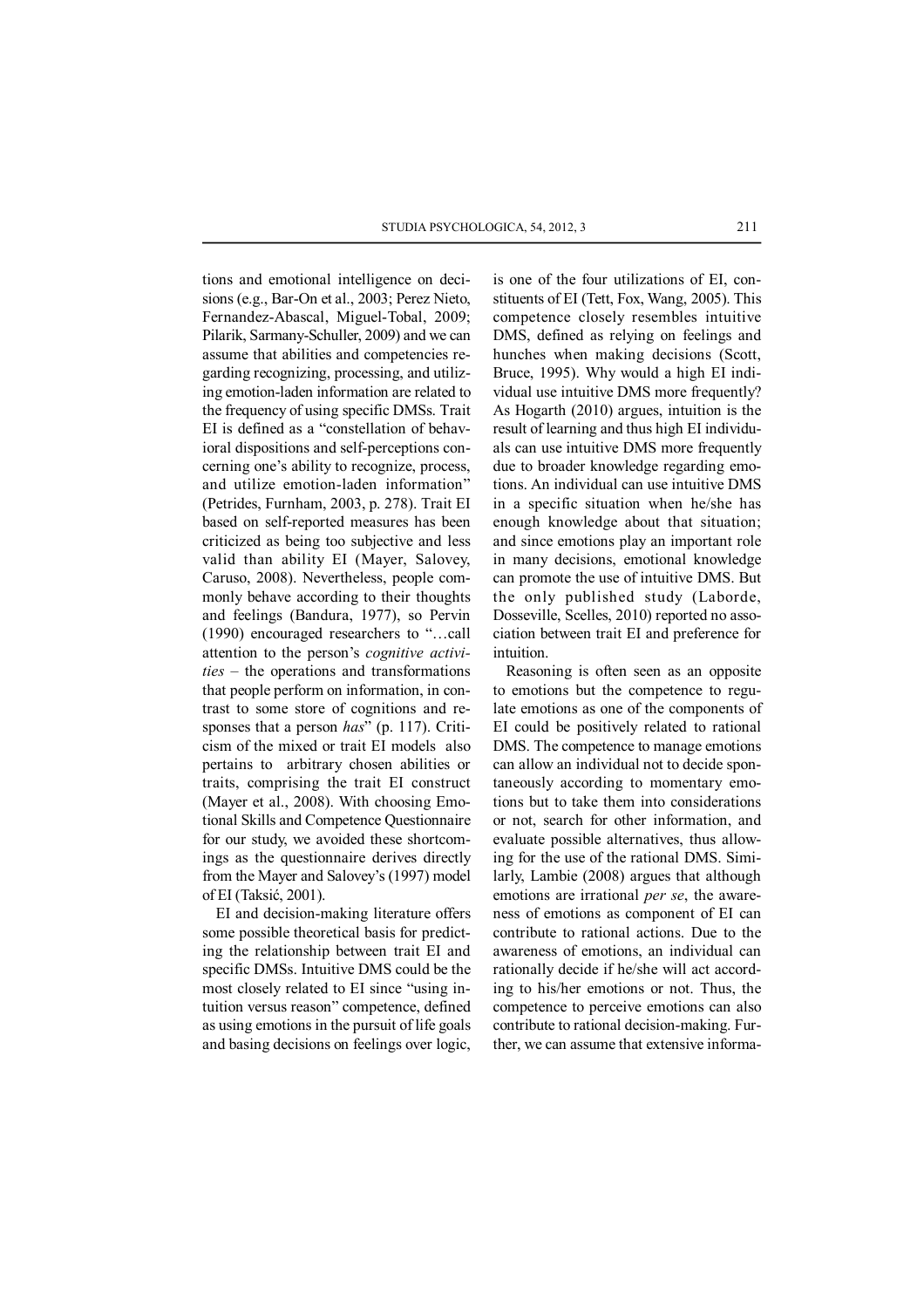tion about the functioning of individuals' and other people's emotions (one of EI competencies) could reflect person's rational cognitive style. DMS can be regarded as an aspect of a cognitive style and we could predict that the same cognitive style could affect "individual's way of processing information" (Sternberg, Grigorenko, 1997, p. 134) in the area of emotions and in the area of making decisions. Two studies (Di Fabio, Blustein, 2010; Laborde et al., 2010) indeed found a positive relationship between trait EI and rational DMS. On the other hand, Pilarik and Sarmany-Schuller (2011) reported emotional intelligence to be grouped together with neuroticism and low rationality in female medical rescuers.

Predicting the relationship between trait EI and other three DMSs is more difficult. Dependent, avoidant and spontaneous DMSs are regarded as non-adaptive. From the trait EI perspective, adaptive role of EI is not self-evident (Sevdalis, Petrides, Harvey, 2007) but most of the studies report positive relationship between trait EI and adaptive outcomes (e.g., Martins, Ramalho, Morin, 2010). Concerning the relationship with DMSs, Di Fabio and Blustein (2010) found that individuals who rely on the adaptive style of vigilance, which is closely related to rational DMS, tend to demonstrate higher trait EI. On the other hand, they have also found that individuals who relied on non-adaptive decisional conflict styles (avoidance, procrastination, hypervigilance) tend to demonstrate lower levels of trait EI; consequently, these results are in accordance with the view of EI as adaptive competence. On the basis of these results we can predict that trait EI will be negatively related to non-adaptive DMSs.

# *Personality, Trait EI, and DMSs*

One of the most substantial criticisms of the trait EI construct referred to its discriminative validity with regard to personality traits (Matthews, Zeidner, Roberts, 2002). Many studies have actually revealed high correlations between trait EI and personality but not too high to raise doubt about the incremental validity of EI (for review see Van Rooy, Viswesvaran, Pluta, 2005). Individual differences and their effects on decisions were also the focus of many studies (Appelt et al., 2011). Some of them were concerned with the relationship between personality traits and DMSs (DiFabio, 2006; Milgram, Tenne, 2000). The results indicated that personality plays an important role in using specific DMS, thus it is reasonable to control the effect of personality in relationship between EI and DMSs.

In the present research, we have used Zuckerman's Alternative Five Factor Model of Personality (AFFM) for which strong biological-evolutionary basis is characteristic (Zuckerman et al., 1993). The AFFM incorporates five biologically based dimensions of personality. Studies comparing the AFFM and the FFM concluded that there was a high convergence between the two models (e.g., Aluja, Garcia, Garcia, 2002; Zuckerman et al., 1993); neuroticism-anxiety was strongly related to neuroticism, sociability correlated positively with extraversion, impulsive sensation seeking correlated negatively with conscientiousness and aggression-hostility negatively with agreeableness. However, the activity scale is poorly represented in the FFM and conversely, openness to experience is not represented in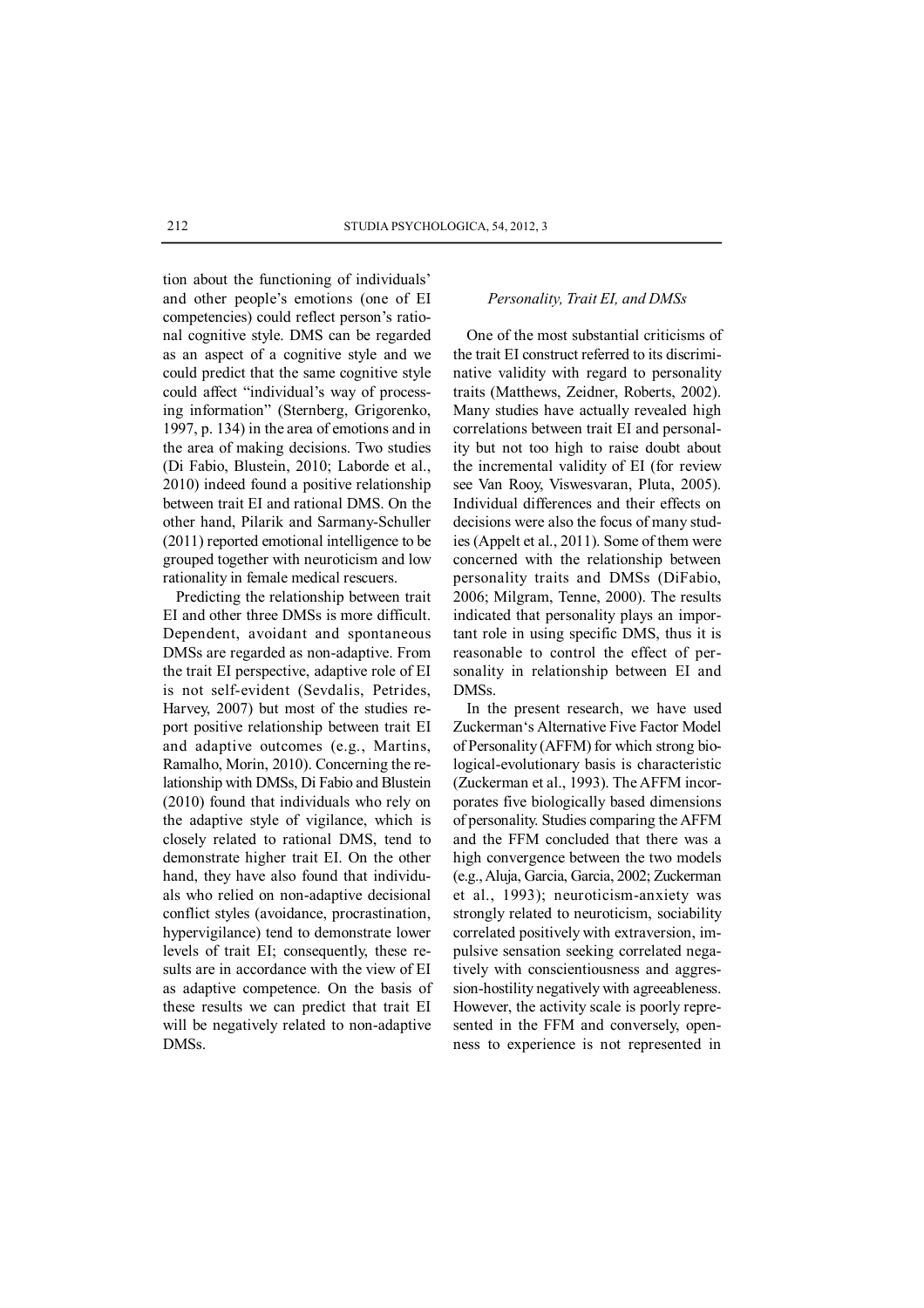AFFM. The AFFM might be valuable in our study for understanding the role of impulsive sensation seeking as basic dimension, which is more relevant to determine the relationship with DMSs than conscientiousness, since many studies of behavioural tests of decision-making examine the role of impulsiveness and sensation-seeking (e.g., Vigil-Colet, 2007) in decisional processes. For example, previous studies found positive association between impulsive or spontaneous DMS and functional and dysfunctional impulsiveness (Ingmar, Franken, Muris, 2005), positive association between intuitive DMS and sensation-seeking, and negative association between rational DMS and sensation-seeking (Baiocco, Laghi, D'Alessio, 2009). A possible advantage of using AFFM in our study is, among other things, the separate basic dimensions of sociability and activity, which are not integrated into a single trait of extraversion as do the FFM.

# THE PRESENT RESEARCH

The aim of this study is to examine the role of trait EI in using specific DMSs. Scarce previous results regarding the association between EI and DMSs are non-consistent, probably due to using different DMS questionnaires. We expected that trait EI is an important predictor of DMSs, since the emotions strongly affect decisional processes and the competences regarding emotions can help an individual to use more adaptive DMSs. We predicted that trait EI should explain the highest percent of variance in intuitive and rational DMSs, which are two most adaptive DMSs; "using intuition versus reason" is one of the core EI compe-tences and higher knowledge of emotions can stimulate using intuitive DMS. On the other hand, we hypothesized that the competence to manage emotions is related to rational DMS, since managing one's own emotions in more or less stressful decisional situations might be a prerequisite to take time for searching more information, possible alternatives and logical evaluation. For dependent, avoidant, and spontaneous DMSs we have no specific predictions, thus in this part our study is exploratory in nature. Because of the criticisms concerning problematic incremental validity of trait EI above personality traits, we used hierarchical regression analyses to control for the effect of personality on DMSs, which was not done in previous studies.

# **METHOD**

## *Participants*

The final sample consisted of 489 Slovene participants (151 males, 338 females). The mean age was  $27$  years (SD = 8.5; range 17-58 years), 282 of them were students, 179 were employed, the rest were unemployed or selected status "other". We eliminated 9 subjects because they reported that they were less than 17 years old and 34 subjects were eliminated due to unseriousness (the same answers to all questions).

#### *Measures*

*Emotion Skills and Competence Questionnaire ESCQ-45* (Takšić, 2001) was used to measure trait EI. It consists of 45 items, combined into three scales: 16 items measure the competence to perceive and understand emotions, 13 items measure the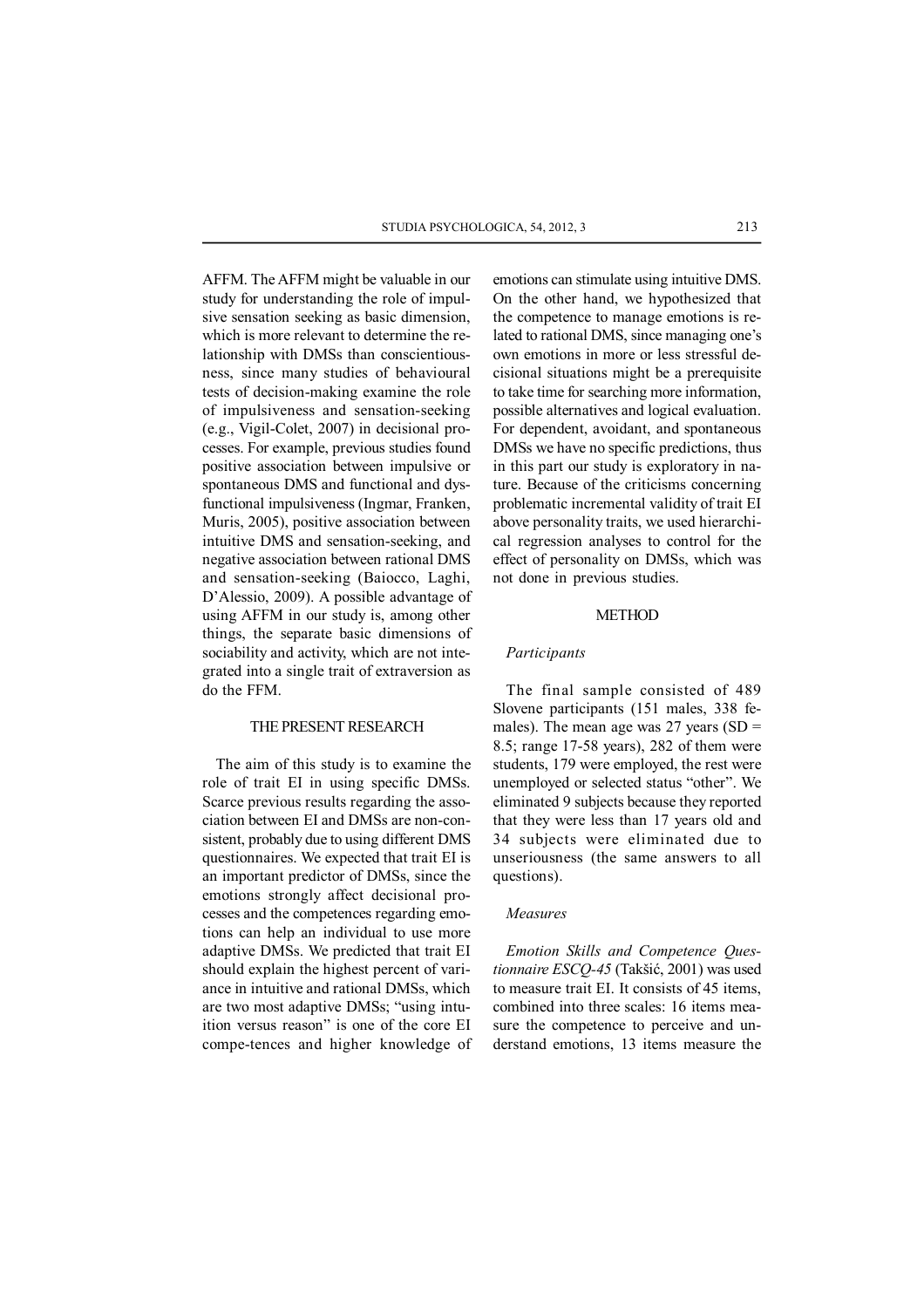competence to express and label emotions, and the remaining 16 items measure the competence to manage and regulate emotions. The subject's task is to specify to what degree is each item relevant to her/ him on a 5-level scale  $(1 -$  never,  $5 -$  always). The questionnaire was translated into more than ten languages and shows good reliability and constructive validity (Faria et al., 2006). Alpha coefficients of internal consistency obtained in the present study ranged from .75 to .91.

*The General Decision Making Style Questionnaire (GDMS*; Scott, Bruce, 1995) measures five different DMSs: rational, intuitive, dependent, avoidant and spontaneous. It consists of 25 items (5 for each dimension), rated on a five-point Likert scale ranging from strongly disagree to strongly agree. GDMS scales have shown good psychometric characteristics (Scott, Bruce, 1995; Thunholm, 2004). In our study, alpha coefficients of the scales were above .71.

*Zuckerman-Kuhlman Personality Questionnaire ZKPQ-50-CC* (Aluja et al., 2006) is a shortened 50-item version of the ZKPQ (Zuckerman et al., 1993), measuring the alternative five personality dimensions. It includes five scales, measuring impulsive sensation seeking, neuroticism–anxiety, aggression–hostility, activity, and sociability. In the present study, all but one alpha coefficient were above .72. For neuroticism-anxiety alpha was .61.

## *Procedure*

Participants filled out questionnaires on the website. An invitation with a link to the questionnaires was passed through e-mails of psychology students who were asked not to participate themselves but to forward the link to their friends, acquaintances, relatives etc. After completing the questionnaire, participants immediately received their results with a short interpretation.

## **RESULTS**

The correlation matrix for all variables is presented in Table 1. Correlations between DMSs and personality traits were low and approximately half of them did not reach the level of statistical significance. Correlations between trait EI and DMS were higher; all five DMSs were importantly related to at least one aspect of trait EI.

The results of the five hierarchical multiple regressions for the five DMSs are presented in Table 2. Gender and age were entered simultaneously in the first step to control for possible effects. In the second step, five alternative personality factors were entered and in the third step, three scales of the trait EI were added into the model.

Gender was found to account for significant though small amount of variance in intuitive and dependent DMSs. Both styles were more frequently used by females. Age was an important predictor only for the dependent DMS: the older individuals reported seeking advice and relying on others before making decisions more frequently than the younger ones. In the second step, five personality traits were entered into regression simultaneously. All five personality traits jointly explained from 4 to 12% of variance in DMSs. Personality explained the largest part of variance in the avoidant DMS due to the large effect of neuroticism- anxiety. Intuitive and dependent DMSs were the least related to personality dispositions.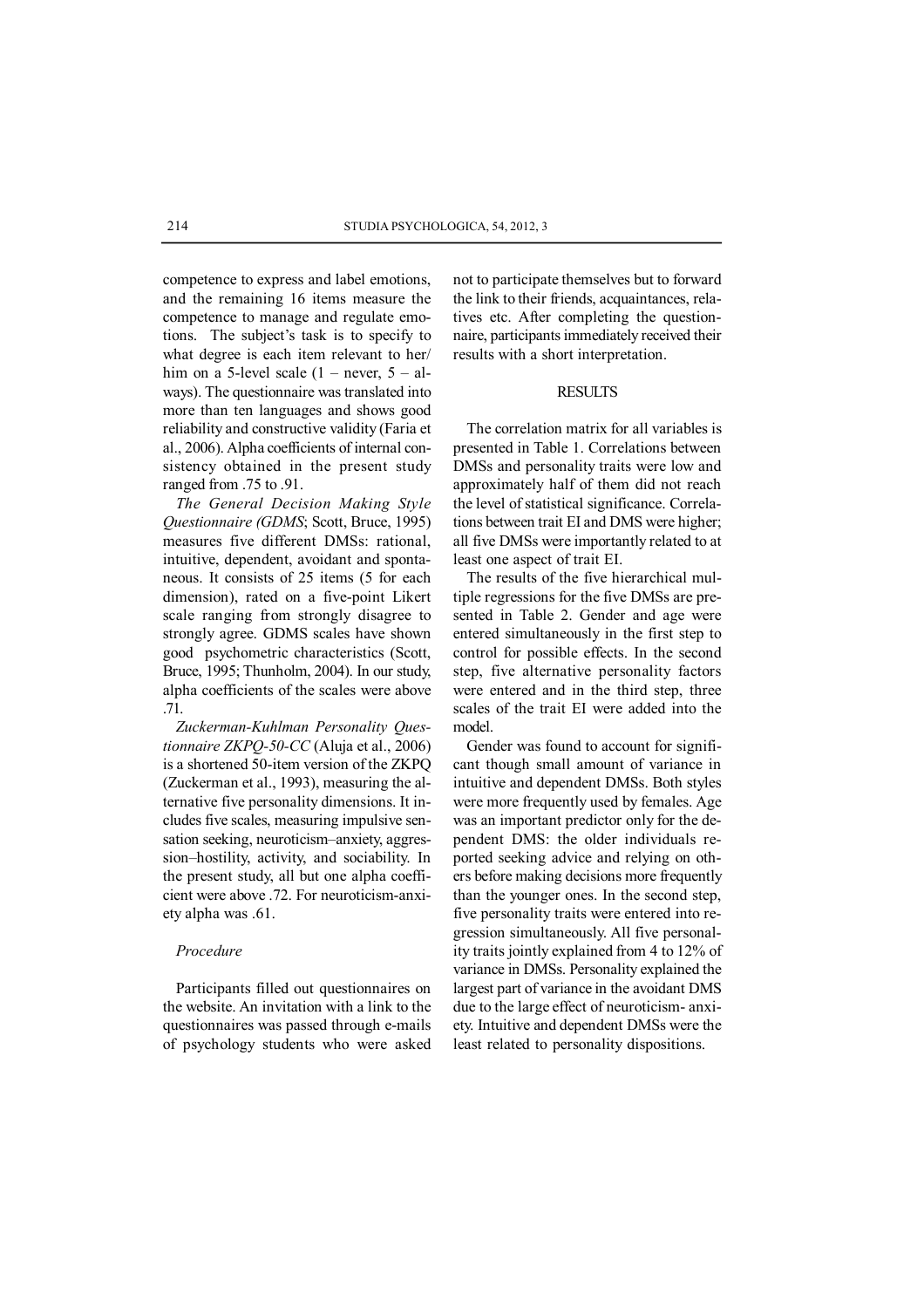In the third step, three scales of trait EI were added into regressions simultaneously and accounted for 1 to 13% of variance over and above gender, age, and personality. All three scales of trait EI accounted for a significant amount of variance in the intuitive DMS and explained together additional 13% of variance. For other DMSs, trait EI was much less important. The competence to manage and regulate emotions contributed

to a more frequent use of rational, dependent, and spontaneous DMS. The competence to perceive and understand emotions predicted a lower use of the dependent DMS and the competence to express and label emotions predicted a lower use of the avoidant DMS. In general, the results are in accordance with our expectrations about the importance of trait EI for DMSs, after controlling for personality as well.

Table 1. Means, standard deviations and correlations among study variables

|                |                           | M    | <b>SD</b> | 1                | $\overline{2}$ | 3                    | $\overline{4}$ | 5             | 6                   | 7              | 8              | 9               | 10           | 11    | 12  |
|----------------|---------------------------|------|-----------|------------------|----------------|----------------------|----------------|---------------|---------------------|----------------|----------------|-----------------|--------------|-------|-----|
| $\mathbf{1}$   | $N - Anx$                 | 4.3  | 3.0       |                  |                |                      |                |               |                     |                |                |                 |              |       |     |
| $\overline{2}$ | ImpSS                     | 5.5  | 2.6       | $-.06$           |                |                      |                |               |                     |                |                |                 |              |       |     |
| 3              | Act                       | 5.0  | 2.8       | $-.11$<br>$\ast$ | .12<br>$***$   |                      |                |               |                     |                |                |                 |              |       |     |
| $\overline{4}$ | Sy                        | 4.5  | 2.6       | $-.25$<br>**     | .34<br>$***$   | .06                  |                |               |                     |                |                |                 |              |       |     |
| 5              | Agg-Host                  | 3.8  | 2.0       | 23<br>**         | .21<br>$***$   | $-.08$               | .09            |               |                     |                |                |                 |              |       |     |
| 6              | PU                        | 59.2 | 8.2       | $-12$<br>$***$   | .16<br>$***$   | .13<br>$***$         | .20<br>$***$   | $-.03$        |                     |                |                |                 |              |       |     |
| $\overline{7}$ | EL                        | 47.3 | 7.6       | $-17$<br>**      | .05            | .13<br>$***$         | .23<br>$***$   | .06           | .57<br>$***$        |                |                |                 |              |       |     |
| 8              | <b>MR</b>                 | 59.2 | 6.4       | $-.38$<br>**     | .21<br>$***$   | .27<br>$***$         | .28<br>$***$   | $-.07$        | .40<br>$\ast\ast$   | .43<br>$***$   |                |                 |              |       |     |
| 9              | Rational<br><b>DMS</b>    | 18.9 | 2.7       | $-11$<br>$\ast$  | $-.07$         | .25<br>$***$         | $-.02$         | $-.08$        | .21<br>$***$        | .20<br>$***$   | .29<br>$***$   |                 |              |       |     |
| 10             | Intuitive<br><b>DMS</b>   | 18.3 | 2.6       | .01              | .15<br>$***$   | .12<br>$\ast$        | .15<br>$***$   | .11<br>$\ast$ | .36<br>$***$        | .35<br>$***$   | .30<br>$***$   | .02             |              |       |     |
| 11             | Dependent<br><b>DMS</b>   | 17.3 | 3.2       | .20<br>**        | $-.05$         | $-.01$               | .01            | .01           | $-13$<br>$***$      | $-.05$         | .00            | .10<br>$\ast$   | .03          |       |     |
| 12             | Avoidant<br><b>DMS</b>    | 14.1 | 3.8       | .31<br>$***$     | .03            | $-.14$<br>$\ast\ast$ | $-.11$<br>*    | .08           | $-15$<br>$\ast\ast$ | $-26$<br>$***$ | $-20$<br>$***$ | $-.16$<br>**    | .05          | .31   |     |
| 13             | Spontaneous<br><b>DMS</b> | 14.1 | 2.9       | $-.03$           | .22            | .03                  | .19<br>$***$   | .22<br>$\ast$ | .19<br>$\ast\ast$   | .20<br>$***$   | .24<br>$***$   | $-.34$<br>$***$ | .37<br>$***$ | $-13$ | .05 |

Note: PU - Perceive and Understand Emotions; EL - Express and Label Emotions; MR - Manage and Regulate Emotions; ImpSS - Impulsive Sensation Seeking; N-Anx - Neuroticism-Anxiety; Agg-Host - Aggression-Hostility, Act - Activity, Sy - Sociability

\*  $p < .05$ ; \*\*  $p < .01$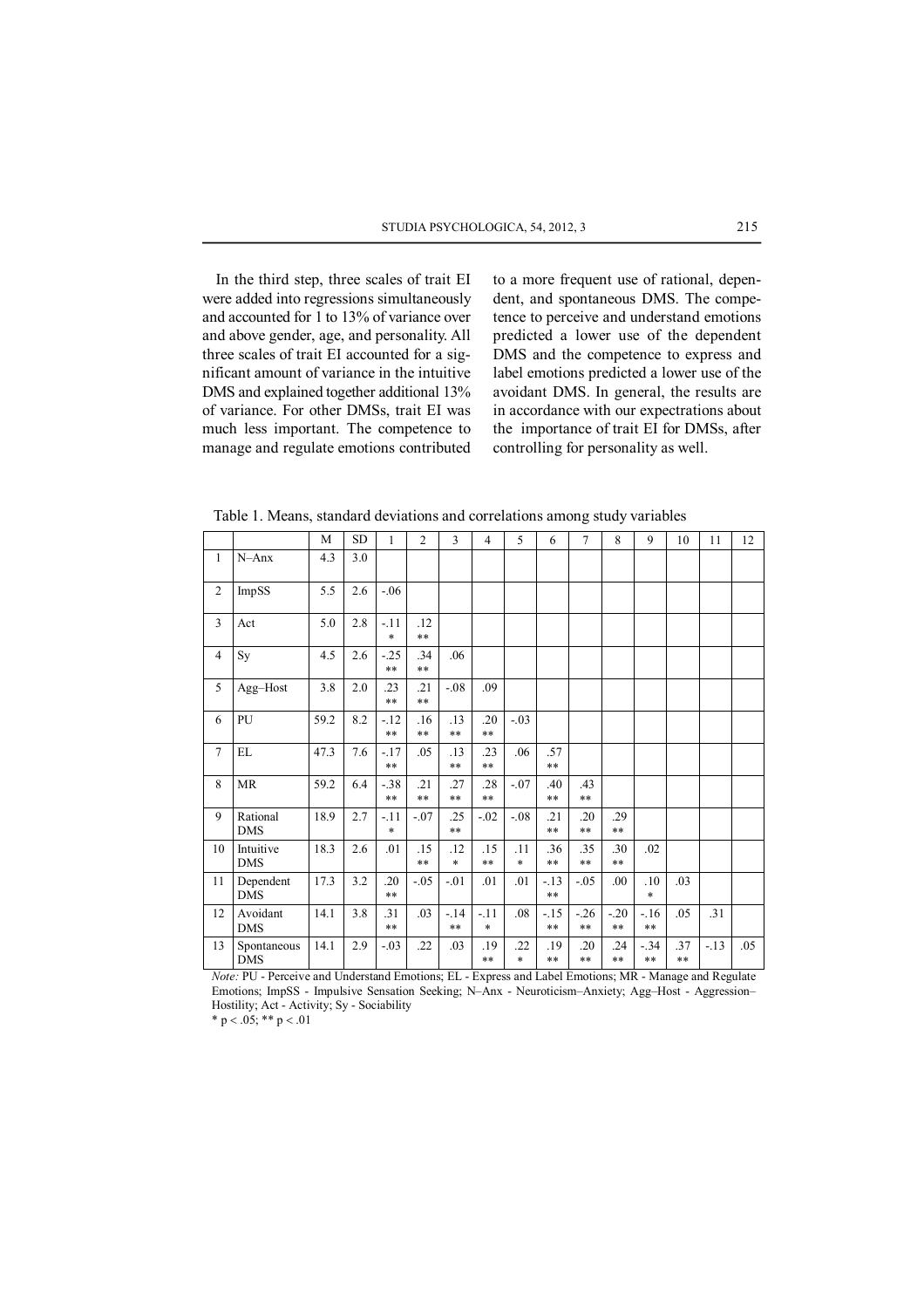| Step           |           | Rational |              | Intuitive |              | Dependent |              | Avoidant |              | Spontaneous |              |
|----------------|-----------|----------|--------------|-----------|--------------|-----------|--------------|----------|--------------|-------------|--------------|
|                | Predictor | β        | $\Delta R^2$ | β         | $\Delta R^2$ | β         | $\Delta R^2$ | β        | $\Delta R^2$ | β           | $\Delta R^2$ |
| $\mathbf{1}$   |           |          | .01          |           | $.02*$       |           | $.03**$      |          | .00          |             | .00          |
|                | Gender    | $-0.06$  |              | $.12*$    |              | $.12*$    |              | .02      |              | $-.03$      |              |
|                | Age       | $-.07$   |              | $-.02$    |              | $-14*$    |              | $-.05$   |              | .04         |              |
| $\overline{2}$ |           |          | $.08**$      |           | $.06**$      |           | $.04**$      |          | $.11**$      |             | $.11**$      |
|                | Gender    | $-.04$   |              | $.16**$   |              | .07       |              | $-.02$   |              | .01         |              |
|                | Age       | $-.10*$  |              | .04       |              | $-14**$   |              | $-.04$   |              | $.13**$     |              |
|                | N-Anx     | $-.09$   |              | $-.00$    |              | $.21**$   |              | $.29**$  |              | $-.02$      |              |
|                | ImpSS     | $-12*$   |              | $.11*$    |              | $-0.08$   |              | .08      |              | $.16**$     |              |
|                | Act       | $.24**$  |              | $.13**$   |              | .02       |              | $-.09$   |              | .02         |              |
|                | Sy        | $-.03$   |              | $.10*$    |              | .07       |              | $-12**$  |              | $.14**$     |              |
|                | Agg-Host  | $-.03$   |              | $.11*$    |              | $-.04$    |              | $-.01$   |              | $.20**$     |              |
| 3              |           |          | $.09**$      |           | $13**$       |           | $.03**$      |          | $.04**$      |             | $.05**$      |
|                | Gender    | $-10*$   |              | .07       |              | .09       |              | .03      |              | $-.03$      |              |
|                | Age       | $-13**$  |              | $-.01$    |              | $-14**$   |              | .02      |              | $.12*$      |              |
|                | N-Anx     | .00.     |              | $.10*$    |              | $.24**$   |              | $.26**$  |              | .06         |              |
|                | ImpSS     | $-16**$  |              | .06       |              | $-.07$    |              | .08      |              | $.13**$     |              |
|                | Act       | $.17**$  |              | .05       |              | .01       |              | $-0.09*$ |              | $-.04$      |              |
|                | Sy        | $-.10*$  |              | .02       |              | .06       |              | $-.02$   |              | $.10*$      |              |
|                | Agg-Host  | $-.04$   |              | .09*      |              | $-.05$    |              | .02      |              | $.19**$     |              |
|                | PU        | .10      |              | $.19**$   |              | $-.20**$  |              | $-.01$   |              | .07         |              |
|                | EL        | .11      |              | $.16**$   |              | .05       |              | $-.22**$ |              | .04         |              |
|                | <b>MR</b> | $.16**$  |              | $.17**$   |              | $.14*$    |              | .01      |              | $.19**$     |              |
|                | Total     |          | .18          |           | 21           |           | .10          |          | .15          |             | .16          |

Table 2. Summary results of hierarchical regression analysis of DMSs on three scales of trait EI, controlled for gender, age (Step 1) and the alternative five (Step 2)

Note: PU - Perceive and Understand Emotions, EL - Express and Label Emotions, MR - Manage and Regulate Emotions; ImpSS - Impulsive Sensation Seeking; N-Anx - Neuroticism-Anxiety; Agg-Host -Aggression-Hostility; Act - Activity; Sy - Sociability

\*  $p < .05$ ; \*\*  $p < .01$ 

# **DISCUSSION**

The present findings support the idea that individual differences in DMSs can be partly explained by individual differences in personality and trait EI. After controlling for personality, trait EI explained up to 13% of variance in DMSs. It contributed positively to intuitive, rational and spontaneous DMSs,

and negatively to dependent and avoidant DMS<sub>s</sub>.

Personality explained an important number of individual differences in DMSs. Although 4 to 11% of explained variance does not represent a large effect size, these findings support previous data (Betsch, 2004; DiFabio, 2006; Milgram, Tenne, 2000) and our everyday experiences that individuals are inclined to use specific DMSs due to their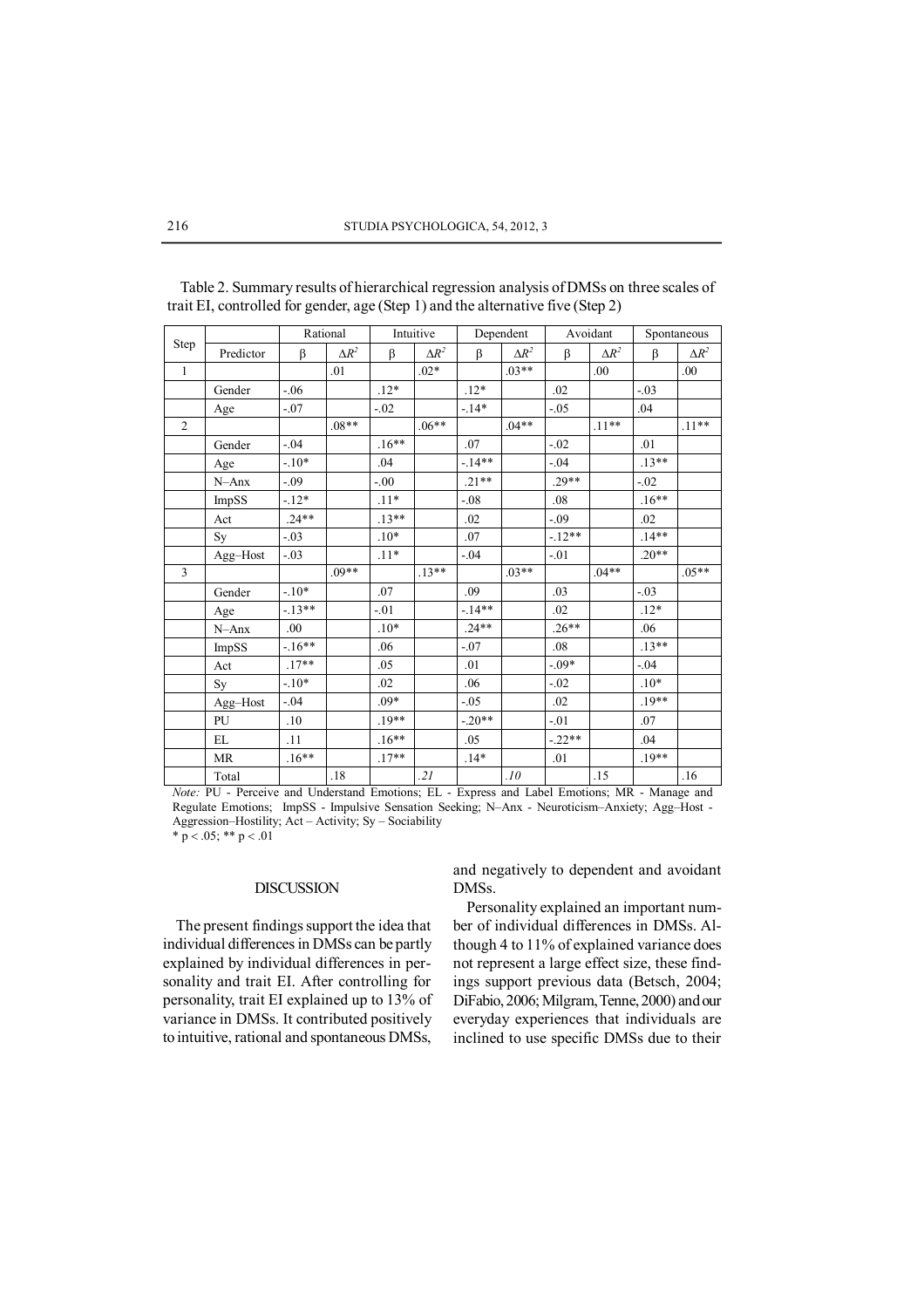personality dispositions more frequently. At least one aspect of trait EI was an important predictor of each DMS even after controlling for personality, providing evidence for the expected incremental validity of trait EI. Trait EI was the strongest predictor of intuitive DMS. Individuals with higher self-ratings on all three scales of trait EI make decisions intuitively more frequently. They apply "using intuition versus reason" competence also when making decisions, thus using the intuitive DMS more frequently. These results are in accordance with our prediction but not with the previous results (Laborde et al., 2010), where no association was found between trait EI and intuitive preference for intuition. Different measures were used for both constructs, which could be the reason for these inconsistent results.

Our results also corroborate our expectations about the positive relationship between trait EI and rational DMS. The competence to manage and regulate emotions predicts a more frequent use of the rational DMS. This competence can allow individuals not to decide based only on their momentary emotions, but to take them into considerations, to search for other information, and to evaluate possible alternatives, thus allowing the use of the rational DMS. Laborde and co-workers (2010) reported similar results: they found a positive correlation between trait EI and preference for deliberation as a decision-making strategy. Other two scales of trait EI did not reach statistical significance as predictors of rational DMS but the correlations among them are positive and statistically important, thus showing the importance of all three scales of trait EI for rational DMS.

The obtained results also show that individuals, who are more competent in dealing with emotions, use dependent and avoidant DMSs less frequently. They procrastinate less in decisions and less frequently rely on others, possibly because they are more selfconfident on the area of emotions, which is relevant in many decisional processes. On the other hand, the competence to manage emotions is positively related to dependent DMS. These, at first sight contradicting results, might be explained by the culture dimension of collectivism-individualism. Although dependent DMS is regarded as nonadaptive DMS due to individuals' unwillingness to take responsibility for their decisions, in collectivistic cultures individuals must take into considerations other opinions as well when making decisions. Individuals who are capable to manage and regulate their own and other people's emotions can apply dependent DMS more successfully, consequently and also more frequently, since this emotional competence is of central importance for social adaptation (Engelberg, Sjöberg, 2005). Slovenia was found to be a relatively collectivistic culture (Hofstede, 2001), thus this association is present, while it might not be the case in more individualistic cultures.

Trait EI also emerged as an important predictor of spontaneous DMS: the higher competence to manage and regulate emotions predicted more frequent use of spontaneous DMS, which is contrary to our expectations. Immediate decisions of spontaneous decision-makers implicitly suggest the inability to wait for collecting relevant information and to control momentary emotions. On the other hand, the positive association between trait EI and spontaneous DMS is similar to the association of intuitive DMS and trait EI and thus in accordance with Thunholm's (2004) idea that spontaneous DMS is regarded as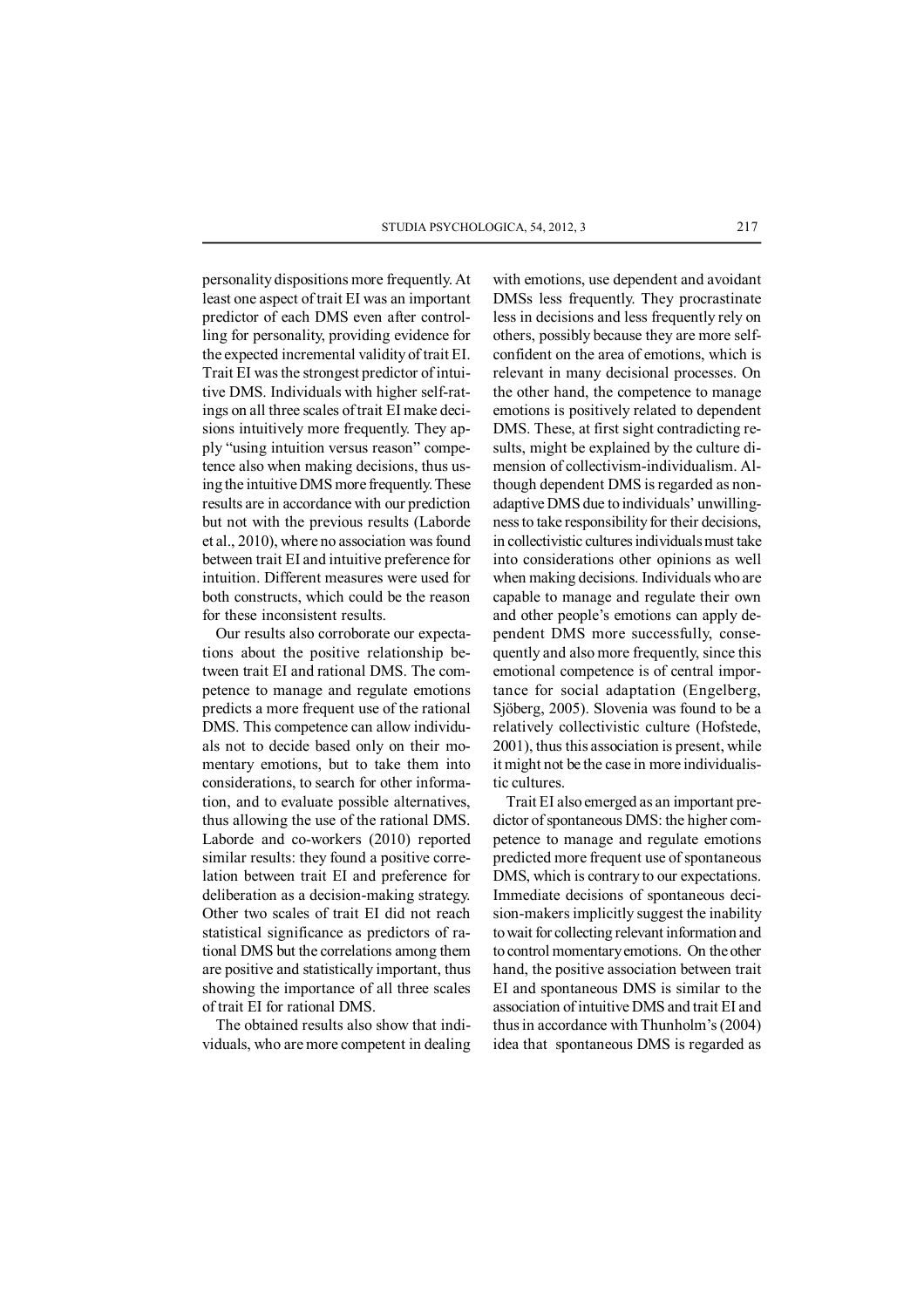a quick variant of intuitive DMS. Maybe spontaneous DMS should not be regarded as an extremely non-adaptive DMS. This possibility is supported by our results, since spontaneous DMS is not related to neuroticism-anxiety, so impulsive decisions are not due to lower frustration tolerance.

Overall, our study showed that both personality and trait EI have an important predictive power in explaining the frequency of specific DMSs. Trait EI showed an important incremental validity over personality. Although rational and intuitive DMSs are regarded as opposite styles of decisions making, the function of trait EI for these two styles is similar. Individuals with high trait EI apply intuitive DMS and rational DMS more frequently, both regarded as highly adaptive DMSs. As the name indicates, EI incorporates two opposite constructs - hot emotions and cold intelligence. And this joint construct has a similar function in two, rather opposite constructs of decision making - rational and intuitive DMSs.

As Thunholm (2004) mentioned, dependent, avoidant, and spontaneous DMSs do not have solid theoretical bases and this study contributed to the understanding of their construct validity. The non-adaptive nature of avoidant DMS is supported by substantial amount of data and our results are in accordance with these data. Dependent DMS is present in much fewer questionnaires so previous results about its adaptability are scarce. Our data indicates that the dependent DMS, measured by DMSQ might incorporate two possible motivations for such style: avoidance of responsibility or following cultural norms. More cross-cultural data is needed for confirmation of this assumption. For spontaneous DMS, clear distinction from intuitive DMS is

problematic and its adaptability should be more clearly determined.

Among the limits of our study, the characteristics of the participants should be noted. The sample might not be representative of the Slovene population, especially for the population above the age of 50, since the data for this study were collected via the Internet. Another limit of our study might be offering feedback to respondents, because for this reason the sample is selected on the basis of self-understanding motive. Generalizability of our findings across cultures is also limited. Even though the structural validity of the questionnaire ESCQ used for measuring trait EI was confirmed crossculturally, some culture specifics regarding the role of managing emotions in making decisions could exist. Another limitation of this study is the use of solely self-reported measure of EI. Although trait EI approach offers an important insight into functioning of individuals, an ability EI approach would offer an additional insight into the role of EI in decisional processes.

Received November 22, 2011

#### **REFERENCES**

ALUJA, A., GARCIA, O., GARCIA, L.F., 2002, A comparative study of Zuckerman's three structural models for personality through the NEO-PI-R, ZKPQ-III-R, EPQ-RS and Goldberg's 50-bipolar adjectives. *Personality and Individual Differences,* 33, 713-725.

ALUJA, A., ROSSIER, J., GARCIA, L.F., ANGLEITNER, A., KUHLMAN, M., ZUCKER-MAN, M., 2006, A cross-cultural shortened form of the ZKPQ (ZKPQ-50-CC) adapted to English, French, German and Spanish languages. *Personality and Individual Differences,* 41, 619-628.

APPELT, K.C., MILCH, K.F., HANDGRAAF, M.J.J., WEBER, E.U., 2011, The decision making individual differences inventory and guidelines for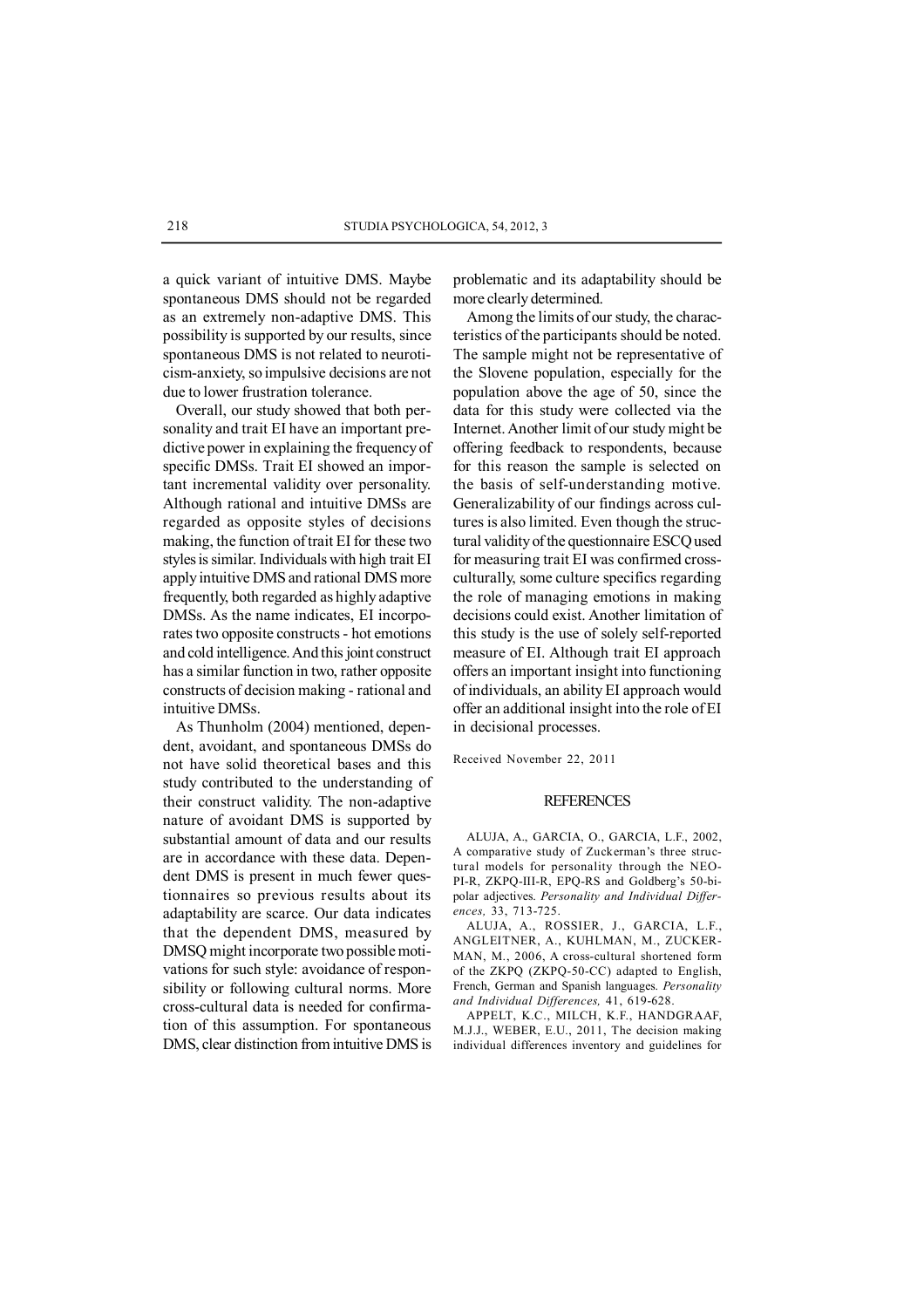the study of individual differences in judgment and decision-making research. *Judgment and Decision Making,* 6, 252-262.

BAIOCCO, R., LAGHI, F., D'ALESSIO, M., 2009, Decision-making style among adolescents: Relationship with sensation seeking and locus of control. *Journal of Adolescence,* 32, 963-976.

BANDURA, A., 1977, Self-efficacy: Toward a unified theory of behavioral change. *Psychological Review,* 84, 191-215.

BAR-ON, R., TRANEL, D., DENBURG, N.L., BECHARA, A., 2003, Exploring the neurological substrate of emotional and social intelligence. *Brain,* 126, 1790-1800.

BETSCH, C., 2004, Preference for intuition and deliberation (PID): An inventory for assessing affect- and cognition-based decision-making. *Zeitschrift für Differentielle und Diagnostische Psychologie,* 25, 179-197.

BRUINE DE BRUIN, W., PARKER, A.M., FISCHHOFF, B., 2007, Individual differences in adult decision-making competence. *Journal of Personality and Social Psychology,* 92, 938-956.

DAMASIO, A.R., 1994, *Descartes error: Emotion, reason and the human brain*. London: Macmillan.

DENIZ, M.E., 2006, The relationships among coping with stress, life satisfaction, decision-making styles and decision self-esteem: An investigation with Turkish university students. *Social Behavior and Personality,* 34, 1161-1170.

DI FABIO, A., 2006, Decisional procrastination correlates: Personality traits, self-esteem or perception of cognitive failure? *International Journal for Educational and Vocational Guidance,* 6, 109- 122.

DI FABIO, A., BLUSTEIN, D.L., 2010, Emotional intelligence and decisional conflict styles: Some empirical evidence among Italian high school students. *Journal of Career Assessment,* 18, 71-81.

ENGELBERG, E., SJOBERG, L., 2005, Emotional intelligence and inter-personal skills. In: R. Schulze, R.D. Roberts (Eds.), *Emotional intelligence: An international handbook* (pp. 289-307). Ashland, OH, US: Hogrefe & Huber Publishers, US.

FARIA, L.M.S., SANTOS, N.L., TAKSIC, V., RATY, H., MOLANDER, B., HOLMSTROM, S., et al., 2006, Cross-cultural validation of the Emotional Skills and Competence Questionnaire (ESCQ). *Psicologia,* 30, 95-127.

FERRARI, J.R., 2000, Procrastination and attention: Factor analysis of attention deficit, boredomness, intelligence, self-esteem and task delay frequencies. *Journal of Social Behavior and Personality,* 15, 185-196.

INGMAR, H.A., FRANKEN, I.H.A., MURIS, P., 2005, Individual differences in decision-making. *Personality and Individual Differences,* 39, 991- 998.

HOFSTEDE, G., 2001, *Culture's consequences, comparing values, behaviors, institutions, and organizations across nations*. Thousand Oaks CA: Sage Publications.

HOGARTH, R.M., 2010, Intuition: A challenge for psychological research on decision making. *Psychological Inquiry,* 21, 338-353.

KLACZYNSKI, P.A., 2001, Analytic and heuristic processing influences on adolescent reasoning and decision-making. *Child Development,* 72, 844- 861.

LABORDE, S., DOSSEVILLE, F., SCELLES, N., 2010, Trait emotional intelligence and preference for intuition and deliberation: Respective influence on academic performance. *Personality and Individual Differences,* 49, 784-788.

LAMBIE, J.A., 2008, On irrationality of emotion and the rationality of awareness. *Consciousness and Cognition,* 17, 946-971.

LEYKIN, Y., DERUBEIS, R.J., 2010, Decisionmaking styles and depressive symptomatology: Development of the Decision Styles Questionnaire. *Judgment and Decision Making,* 5, 506-515.

MARTINS, A., RAMALHO, N., MORIN, E., 2010, A comprehensive meta-analysis of the relationship between emotional intelligence and health. *Personality and Individual Differences,* 49, 554- 564.

MATTHEWS, G., ZEIDNER, M., ROBERTS, R.D., 2002, *Emotional intelligence: Science & myth*. Cambridge: The MIT Press.

MAYER, J.D., SALOVEY, P., 1997, What is emotional intelligence? In: P. Salovey, D. Sluyter (Eds.), *Emotional development and emotional intelligence: Implications for educators* (pp. 3- 31). New York: Basic Books.

MAYER, J.D., SALOVEY, P., CARUSO, D.R., 2008, Emotional intelligence: New ability or eclectic traits? *American Psychologist,* 63, 503-517.

MILGRAM, N.N., TENNE, R., 2000, Personality correlates of decisional and task avoidant procrastination. *European Journal of Personality,* 14, 141-156.

PEREZ NIETO, M.A., FERNANDEZ-ABASCAL, E.G., MIGUEL-TOBAL, J.J., 2009, The role of emotions in decision-making. *Studia Psychologica,* 51, 305-318.